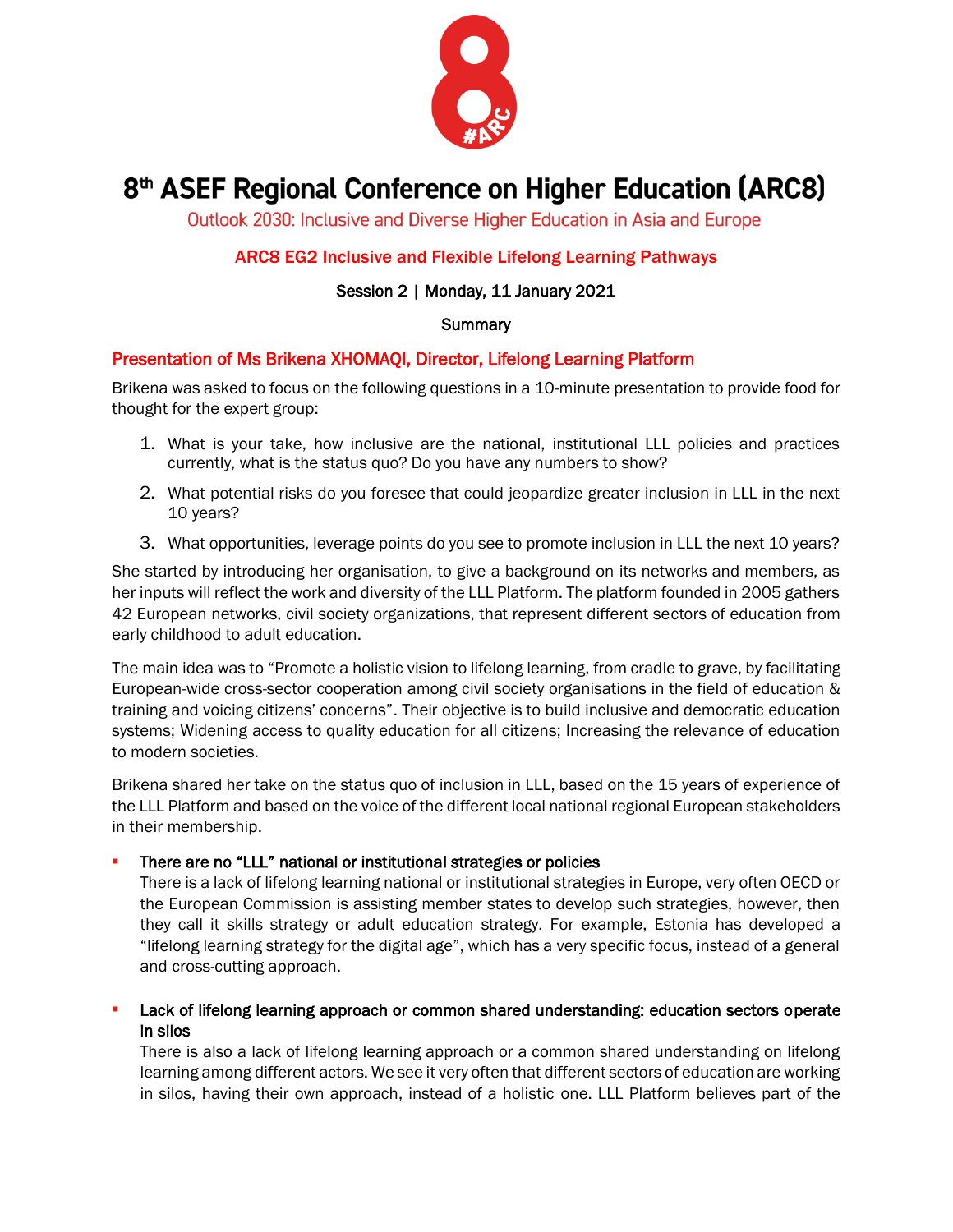problem is terminology, there is a misunderstanding of what lifelong learning approach means. Therefore, they are working on a glossary, to assist stakeholder dialogues.

#### Mostly focusing on formal education systems leaving behind non-formal and informal learning

It is very often that there are strategies or work done on the issue of lifelong learning, access to it, and inclusion, but it focuses mostly on the formal education system. It does not realise the value and the existence of other forms of education, such as non-formal and informal learning, which are extensively becoming an alternative complementary version of education. LLL Platform has done a position paper on [21st Century Learning Environments \(LLL Platform, 2019\),](http://lllplatform.eu/lll/wp-content/uploads/2019/10/LLLP-Position-paper-21CLE.pdf) where they explain how diverse the learning environments are and how Europe could address this issue.

# There is lack of flexible pathways for learners to move from one system or level to another

In the experience of the LLL Platform, there is generally a lack of flexible pathways for learners. It is very difficult to move from one degree to another, from one level to another, or from one institution to another. Even in European higher education, where most member states are participating in the Bologna Process, which has standardized the qualifications and processes in a certain way.

Scattered validation, recognition and accreditation systems / arrangements beyond the higher education provision

There is a very scattered or sometimes non-existing validation, recognition and accreditation systems. Agreements beyond the higher education provision are rare, there are no validation, recognition agreements among schools, or our adult education institutions. In many cases we believe this is at the heart of the issue in Brikena's view.

After this overview, Brikena proceeded to share some of the potential risks and challenges that could jeopardize greater inclusion in LLL in the next 10 years in her opinion.

# The commercialisation & austerity measures: lack of public funding and increase of private interest

We see less and less public funding and more private interest. The private interest is increasing while the private and the public funding is decreasing in education and training.

**•** Digital and green transitions further increasing the pressure on education and training to act fast

Digital and green transitions are rather opportunities, but they could be risks as well. These transitions are progressing very fast and put a lot of pressure on education and training systems to act fast. Our fear is that the education and training systems are so bureaucratic and take so much time to change, that they are going to be left behind.

- **•** The focus on skills vs competencies endangers the very aim of education turning into a commodifiable good
- Quantity versus quality of education: inclusion understood as increasing numbers but reducing quality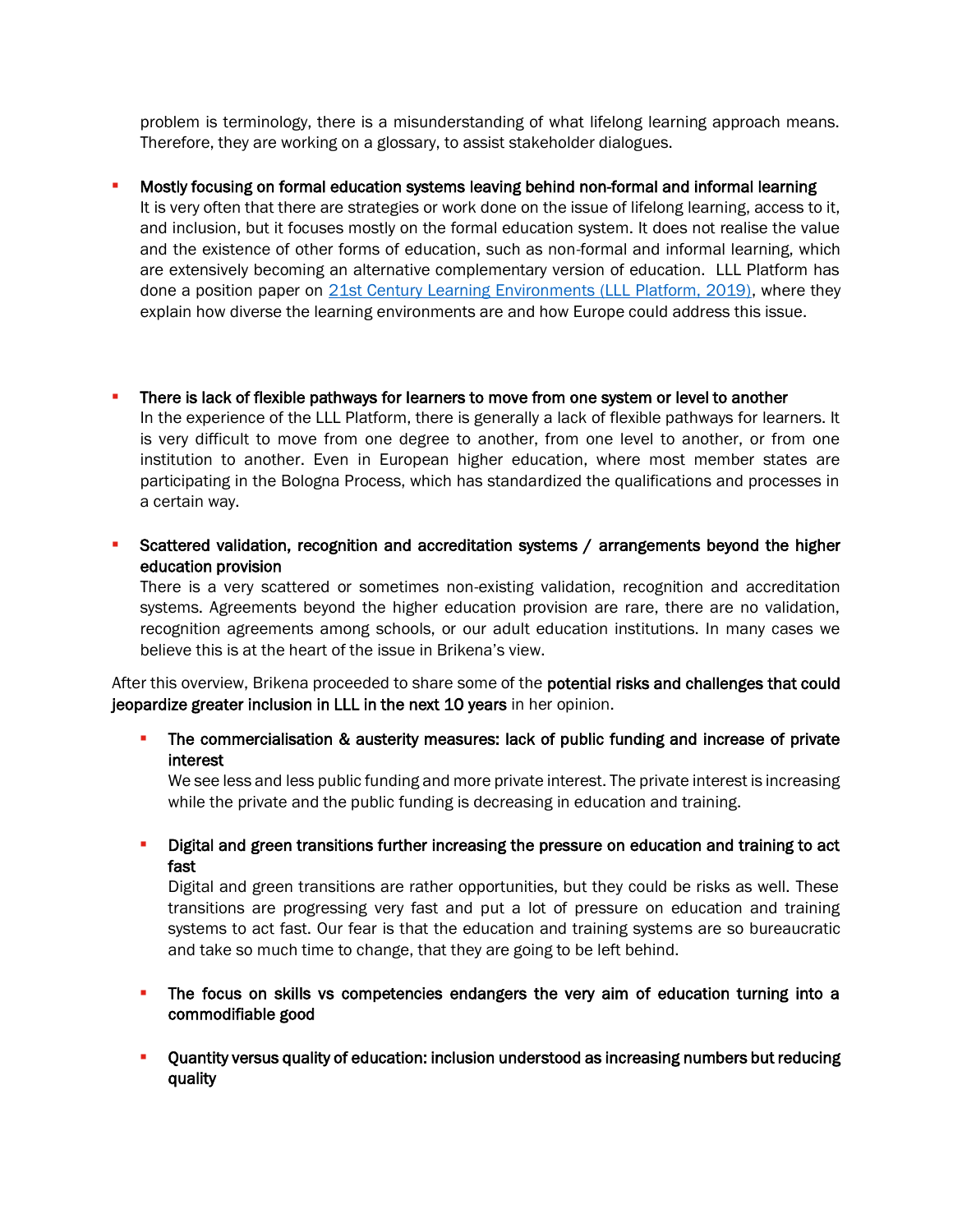Another trend and a big risk that we see is the fact that access to education and inclusion to lifelong learning is currently understood in many member states as to increase quantity versus quality. Two are not tied together. Quantity - to give opportunities to more students and more learners to access learning opportunities - has been increased, while the quality has suffered. We see that for example with the Bologna Process in higher education. There was a massification and democratization of higher education degrees, but the quality decreased.

# Equality vs equity: we do not all start on an equal footing

When we speak of inclusion, we usually understand equality but not equity. Initiatives and actions are usually aiming at promoting equality; however, we should also focus on equity, and address also the different starting points of different individuals. We all start at a different footing and customized support is needed for each individual. The current tendency is rather focusing on equality on opportunities.

Brikena also shared her insights on potential opportunities or leverage points that could lead to greater inclusion in the next decade. These were the followings:

Lifelong learning entitlements: ILAs extending the public investment to education and training (ILO, UNESCO, OECD, EC)

There is a big discussion among international organisations on the individual learning accounts (ILAs), which is basically an individual budget for people to continue learning. This concept is now under investigation, and it would be a good step towards recognizing lifelong learning entitlements and extending the public offer and public investment for education throughout life, rather than just compulsory education.

- **•** Digital transformation could lead to more access to learning opportunities if it addresses the issue of digital divide
- **•** Sustainable development agenda as guiding principles and goals for their role in the society The sustainable development agenda can guide institutions to take up a more significant role in society. They can serve as an additional vision that will help institutions increase inclusion in lifelong learning.
- Cross-sectoral cooperation among education and training systems: breaking the silos The most important opportunity based on our experience is to increase cross-sectoral cooperation and bring different sectors and forms of education together, including different policy areas too. This can break the silos and therefore we really need to nourish it.
- Developing more lifelong learning (career) guidance service in the institutions The discussion on lifelong learning and inclusion is also bringing to the table the topic of career guidance services in education institutions. This will become an increasingly important area of development in lifelong learning. It is important to know how to guide people in their personal and professional life.

References:

- [Lifelong Learning for Sustainable Societies, LLLP 2020](http://lllplatform.eu/lll/wp-content/uploads/2020/12/LL4SS-4.pdf)
- **[21st Century Learning Environments, LLLP 2019](http://lllplatform.eu/lll/wp-content/uploads/2019/10/LLLP-Position-paper-21CLE.pdf)**
- [Building Synergies between Culture and Education, LLLP 2018](http://lllplatform.eu/lll/wp-content/uploads/2015/09/Joint-position-paper_Building-synergies-education-and-culture.pdf)
- **[Reimagining Education in the Digital Era, LLLP 2017](http://lllplatform.eu/lll/wp-content/uploads/2015/09/DigitalPaper_final-1.pdf)**
- **[Integration of Refugees and Migrants through Education, LLLP 2016](http://lllplatform.eu/lll/wp-content/uploads/2015/10/LLL-Platform-Policy-Paper-Refugees-and-migrants-and-inclusive-education-Sept-2016.pdf)**
- **EDUILA INCO ENGLEVA** [Building the Future of Learning in Europe, LLLP 2015 Manifesto](http://lllplatform.eu/lll/wp-content/uploads/2015/10/LLL-Platform-Policy-Paper-Refugees-and-migrants-and-inclusive-education-Sept-2016.pdf)
- **For more information:<http://lllplatform.eu/resources/policy-statements/>**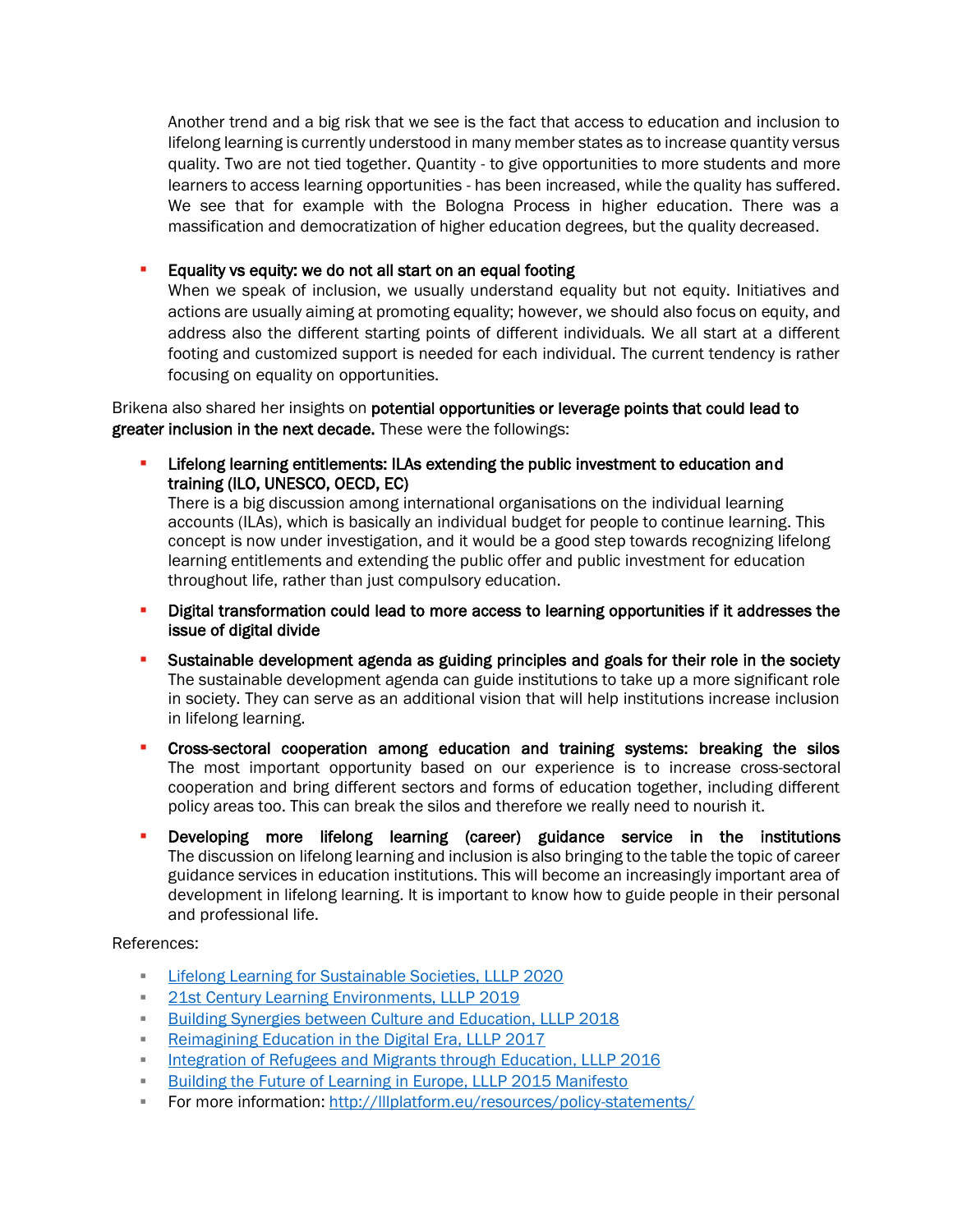### Brikena's presentation was followed by group discussion. Experts provided the following comments on the risks listed by Brikena:

- On "Quantity versus quality of education" It is difficult to tell the impact and probability of this risk, because quality is difficult to measure. We see the programs available, and that new lifelong programmes are constantly being developed, and people are upskilling themselves. But it is difficult to decide whether these programmes have a certain quality.
- On "commercialisation & austerity measures" The pandemic has caused a lot of disruptions, in terms of jobs, economy, and austerity measures will probably be high on agenda in countries, so the probability and impact of this risk is high.
- On "digital and green transitions that further increase the pressure on lifelong learning" It is true that digital and green initiatives are trending in most countries, however, each country has a different pace and different aspiration, and they are designing different policies to achieve their goals, so it is difficult to say how much pressure are they actually putting on LLL.
- On "focus on skills vs competencies turning education into a commodifiable good"
	- Competencies are what people are looking for nowadays. Skills are embedded within the competencies, however, in Europe we speak of skills agenda and don't speak of competencies agendas. Terminology is tricky.
	- **EXED** Industry always talks about skills, but when you talk to HR people, they always use the term competencies. They are looking for employees with a number of life skills, transversal skills, such as ability for teamwork, emotional intelligence, etc.
	- **The main risk here is giving everyone the same thing rather than customizing it to the** needs.
- On "Equality vs equity: we do not all start on an equal footing" Equality is much more on the agenda than equity. It is much more discussed within the context of disabled groups for example instead of throughout all target groups. There is no high probability of changing this in the next 10 years.

# Group members provided the following comments on the opportunities listed by Brikena:

- On "Lifelong learning entitlements: ILAs extending the public investment to education and training"
	- **•** In general, there has been more focus on lifelong learning in recent years in Asia and Europe, however, the pandemic has diminished many opportunities. The focus has obviously turned away from areas such as education. Lifelong learning entitlements are not going to happen in the near future, as the impact of the pandemic is going to last for a couple of year. It is a shame to lose such an opportunity in education such as LLE.
- **•** On "Digital transformation could lead to more access to learning opportunities if it addresses the issue of digital divide"
	- Digitalisation is a double-edged sword, it can lead to more access in lifelong learning, if the issue of digital divide is addressed properly.